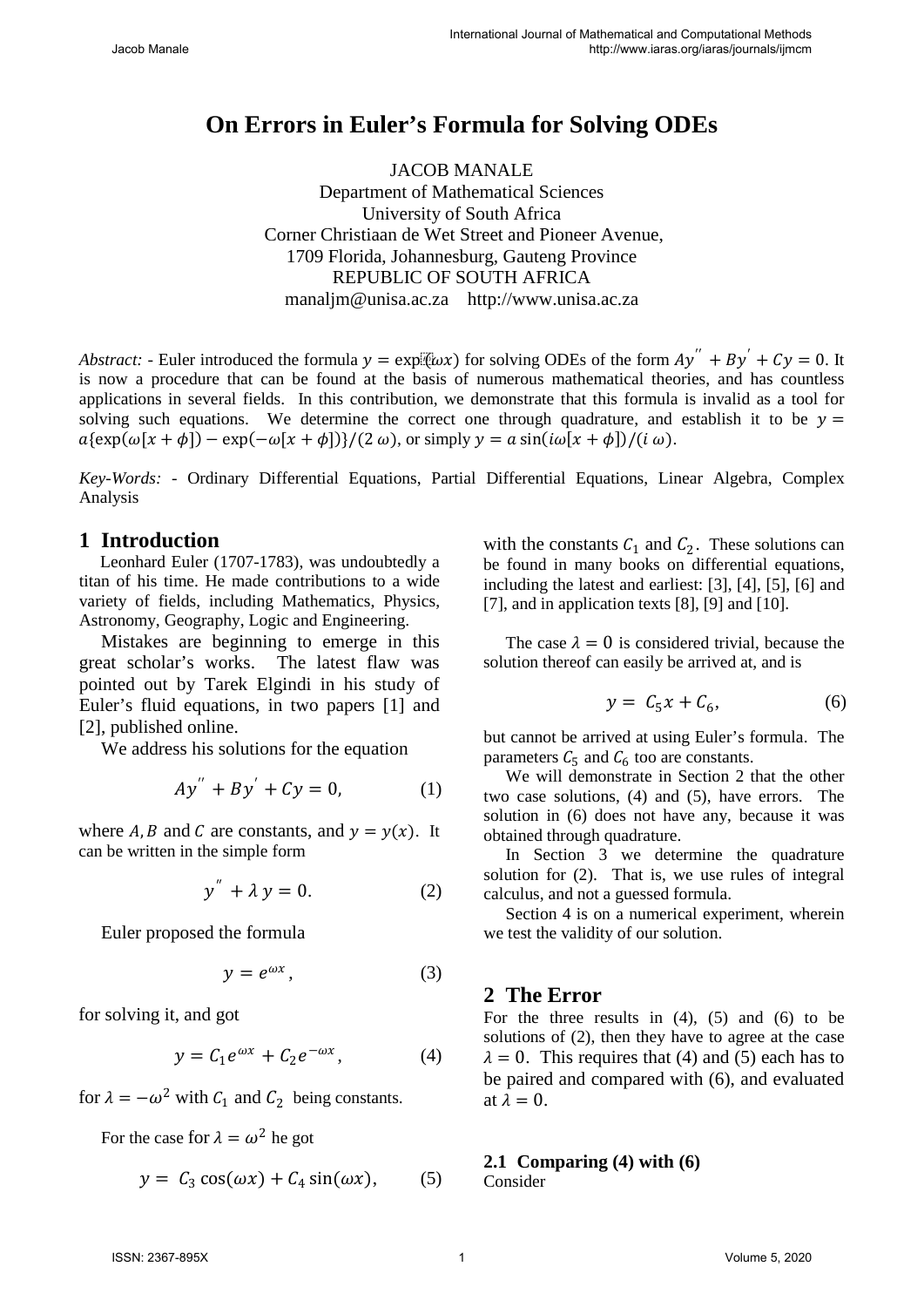$$
C_1 e^{\omega x} + C_2 e^{-\omega x} = C_5 x + C_6, \tag{7}
$$

for  $\lambda = 0$ .

Substituting the condition  $\lambda = 0$ , that is,  $\omega = 0$ , yields

$$
C_1 + C_2 = C_5 x + C_6, \tag{8}
$$

which is a contradiction.

#### **2.2 Comparing (5) with (6)**

Consider

$$
C_3 \cos(\omega x) + C_4 \sin(\omega x) = C_5 x + C_6, \quad (9)
$$

for  $\lambda = 0$ . Substituting the condition gives

$$
C_3 = C_5 x + C_6. \tag{10}
$$

This too is a contradiction.

#### **3 The Quadrature Solution**

To solve (2) through quadrature, we begin by expressing it in the form

$$
y'y'' = -\lambda yy'. \tag{11}
$$

We now introduce Leibzniz's notation, in order to gain more control on the equation. That is,

$$
\frac{\mathrm{d}}{\mathrm{d}x}\frac{\left(y'\right)^2}{2}=-\lambda\,\frac{\mathrm{d}}{\mathrm{d}x}\,\frac{y^2}{2}.\tag{12}
$$

Next we introduce the integral signs:

$$
\int \frac{d}{dx} \frac{(y')^2}{2} dx = -\lambda \int \frac{d}{dx} \frac{y^2}{2} dx, \qquad (13)
$$

so that

$$
\frac{(y')^2}{2} = -\lambda \frac{y^2}{2} + E,\tag{14}
$$

where  $E$  is a constant of integration; a result of the first reduction of order. For the second order reduction, we first separate the variables, in the process introducing integral signs. That is,

$$
\int \frac{dy}{\sqrt{-\lambda y^2 + 2 E}} = \int d x. \tag{15}
$$

Integration of this result leads to

$$
\frac{1}{\sqrt{\lambda}} \arcsin\left(\frac{y}{\sqrt{2 E/\lambda}}\right) = x + \phi,\tag{16}
$$

where  $\phi$  is a second constant of integration. This means the quadrature solution for (2) is

$$
y = \frac{2 E}{\sqrt{\lambda}} \sin(\sqrt{\lambda} [x + \phi]).
$$
 (17)

#### **4 Numerical Experiments**

To test the validity of our quadrature solution, we deduce its special case forms. That is, the cases  $\lambda = -\omega^2$ ,  $\lambda = \omega^2$  and  $\lambda = 0$ . These special cases solutions are then paired and compared for consistency.

**4.1** The case  $\lambda = -\omega^2$ Substituting  $\lambda = -\omega^2$  in (17) gives

$$
y = \frac{2 \mathbf{E}}{i\omega} \sin(i\omega [x + \phi]). \tag{18}
$$

Since

$$
\sin(i \theta) = \frac{e^{-\theta} - e^{\theta}}{2i},\tag{19}
$$

we have

$$
\sin(i\omega[x+\phi]) = \frac{e^{-\omega[x+\phi]}-e^{\omega[x+\phi]}}{2i}, \quad (20)
$$

so that

$$
y = E \frac{e^{\omega [x+\phi]} - e^{-\omega [x+\phi]}}{\omega}.
$$
 (21)

#### **4.1.1 Compairing (21) with (6)**  Consider

$$
E \frac{e^{\omega [x+\phi]} - e^{-\omega [x+\phi]}}{\omega} = C_5 x + C_6, \qquad (9)
$$

for  $\lambda = 0$ . But the latter implies  $\omega = 0$ . Evaluating the expression on the left of (22) at  $\omega = 0$  requires limits. That is,

$$
\lim_{\omega \to 0} \mathsf{E} \frac{e^{\omega [x + \phi] - e^{-\omega [x + \phi]}}}{\omega} = C_5 x + C_6 (23)
$$

which yields